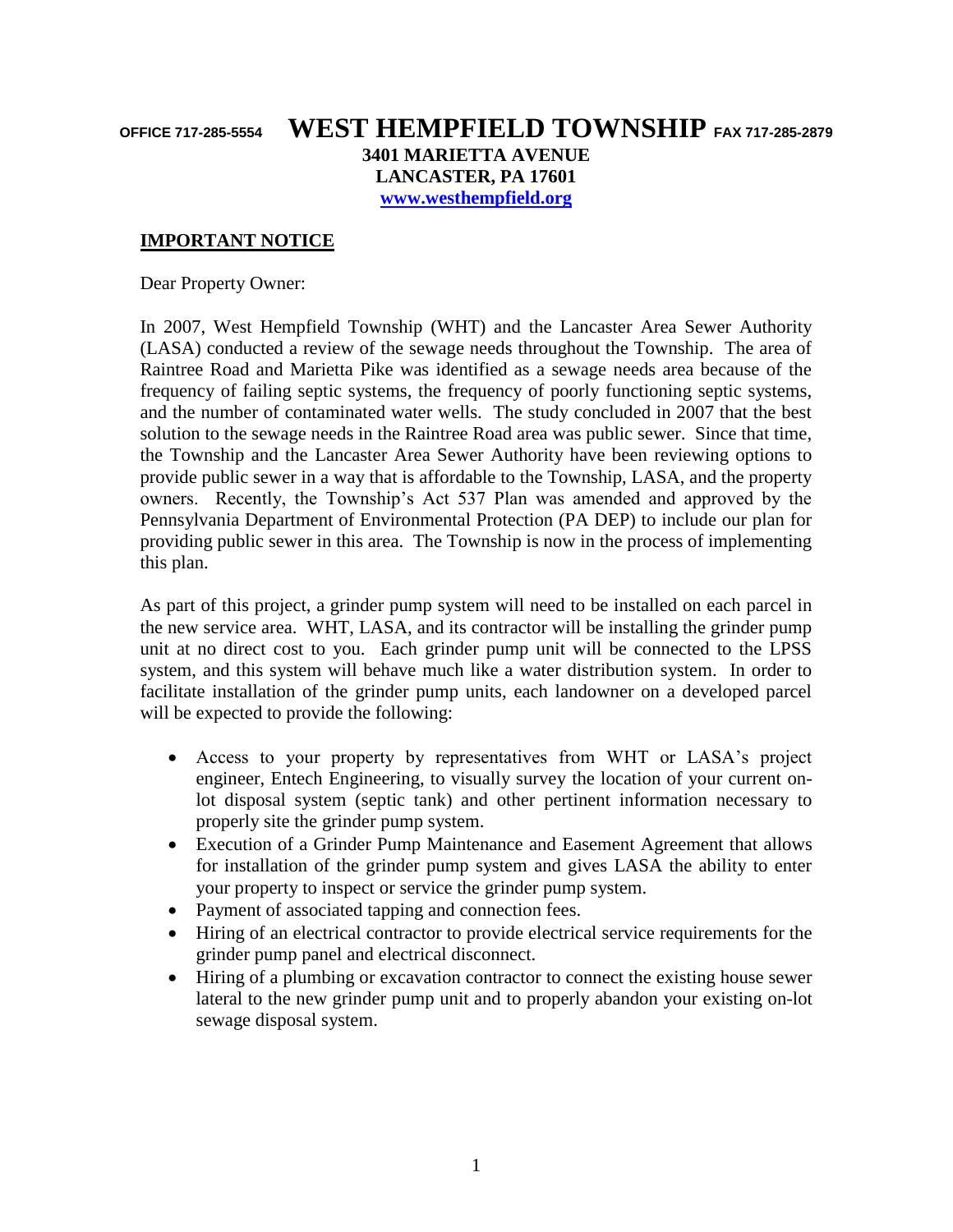The Township needs your help in this first phase of this project, and that is with regards to the parcel surveys for grinder pump siting. We need you to give us access onto your property to meet and review the location of your house sewer lateral, your on-lot disposal system, and other pertinent information about the property that will allow us to locate the proper place for the grinder pump system to be installed. Attached with this letter is an inspection authorization form and time for preferred inspection. We request that this form be completed and returned in the pre-addressed, postage paid envelope. Letters may be delivered in person if you so desire to the address at the top of this letter.

Please submit the authorization **NO LATER THAN JULY 29, 2016**.Once the Township receives your authorization, you will be contacted to schedule a survey of your property. Surveys will be conducted beginning in late July. The inspection will last approximately 15 to 20 minutes.

We greatly appreciate your cooperation in this important matter. We invite you to visit our website at<http://www.westhempfield.org/> or LASA's website at<http://www.lasa.org/> where you may find answers to many of the questions you may have about the project.

Sincerely,

Ron Youtz Township Manager